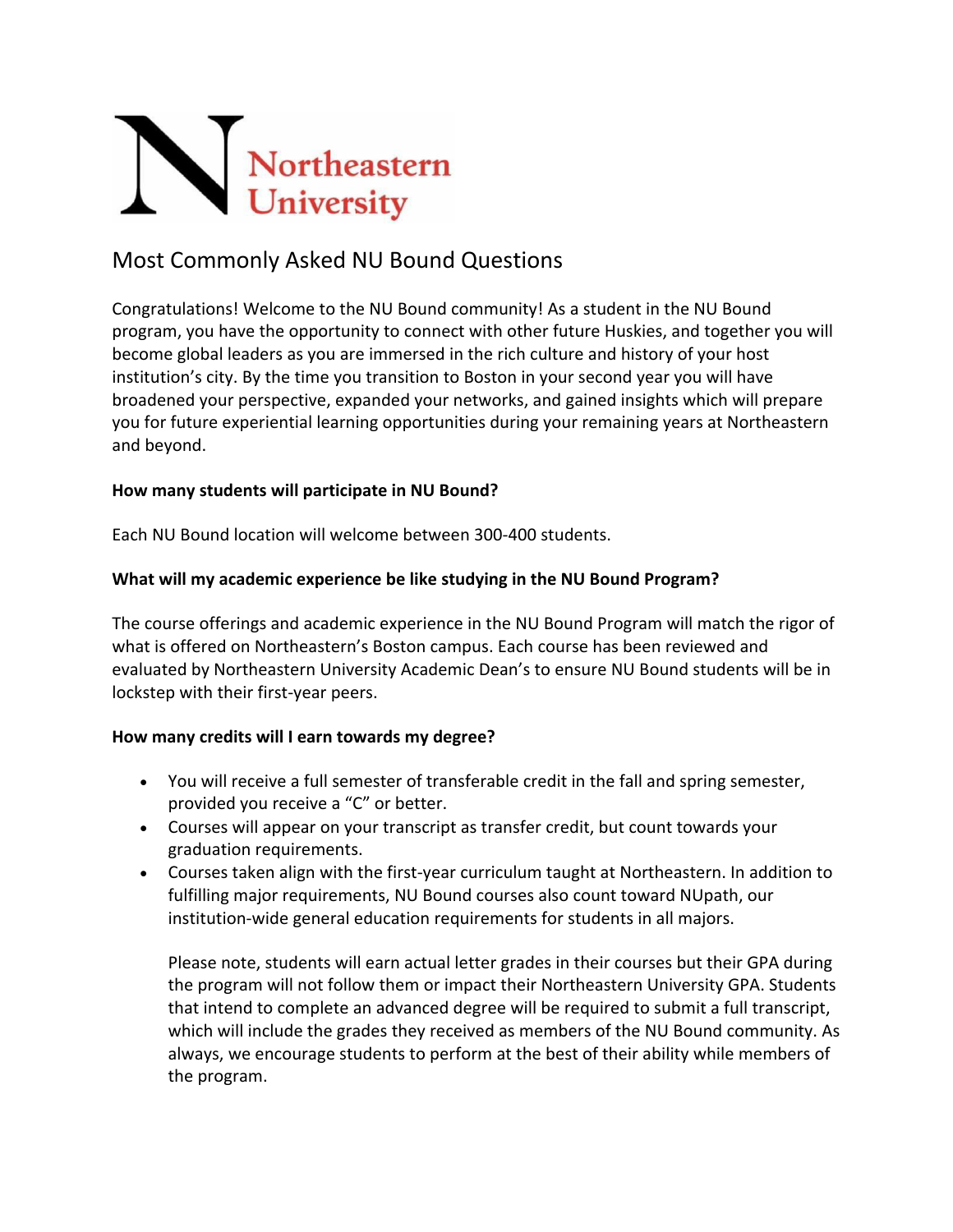### **Can I bring in credit from high school?**

Yes. Results from your AP exams, IB exams, and other international examinations may enable you to receive advanced credits once you matriculate at Northeastern in your second year. Click here for more information on Northeastern's advanced standing policies for first-year students.

### **Is housing provided during my second year of study at Northeastern?**

Yes, students who complete NU Bound 2022-2023 will have the opportunity to apply for university housing during their second year in Boston, Fall 2023. This opportunity does not represent a mandatory requirement as students can still decide to live in off-campus housing in the local area if they choose.

\*\*Please note that university housing for all students—including students completing NU Bound—can take the form of traditional campus residence halls, leased apartments, or leased hotel spaces in the area around campus. We will provide more information about specific housing options for NU Bound later in the 2022-2023 academic year. Additionally, as it is quite typical for students to move off-campus in years three and beyond, university housing is not guaranteed beyond the second year.

\*\*All other cohorts prior to NU Bound 2022-2023 program agreements do not have the opportunity to reside in university housing. These students can gain support from the Off Campus Housing and Support Office.

# **Am I required to live in university housing my second year of study at Northeastern?**

Students in the NU Bound 2022-2023 cohort are not required to live in university housing.

All other cohorts prior to NU Bound 2022-2023 do not have the option to live in university housing.

# **Where should I look for information on housing after completion of the program?**

Students joining campus from a second-year specialized entry program such as NU Bound, NU Immerse, or Foundation Year, should refer to housing information for transfer students for their first year in Boston and to the information for Upperclassmen for future years. Housing information for future years is updated on the University Housing website in October/November each fall.

#### **Can I change my major?**

Yes! All major change requests must be approved. Students are only eligible to submit a major change request that is compatible with their deposited site location. You can request a major change through your Application Status Check.